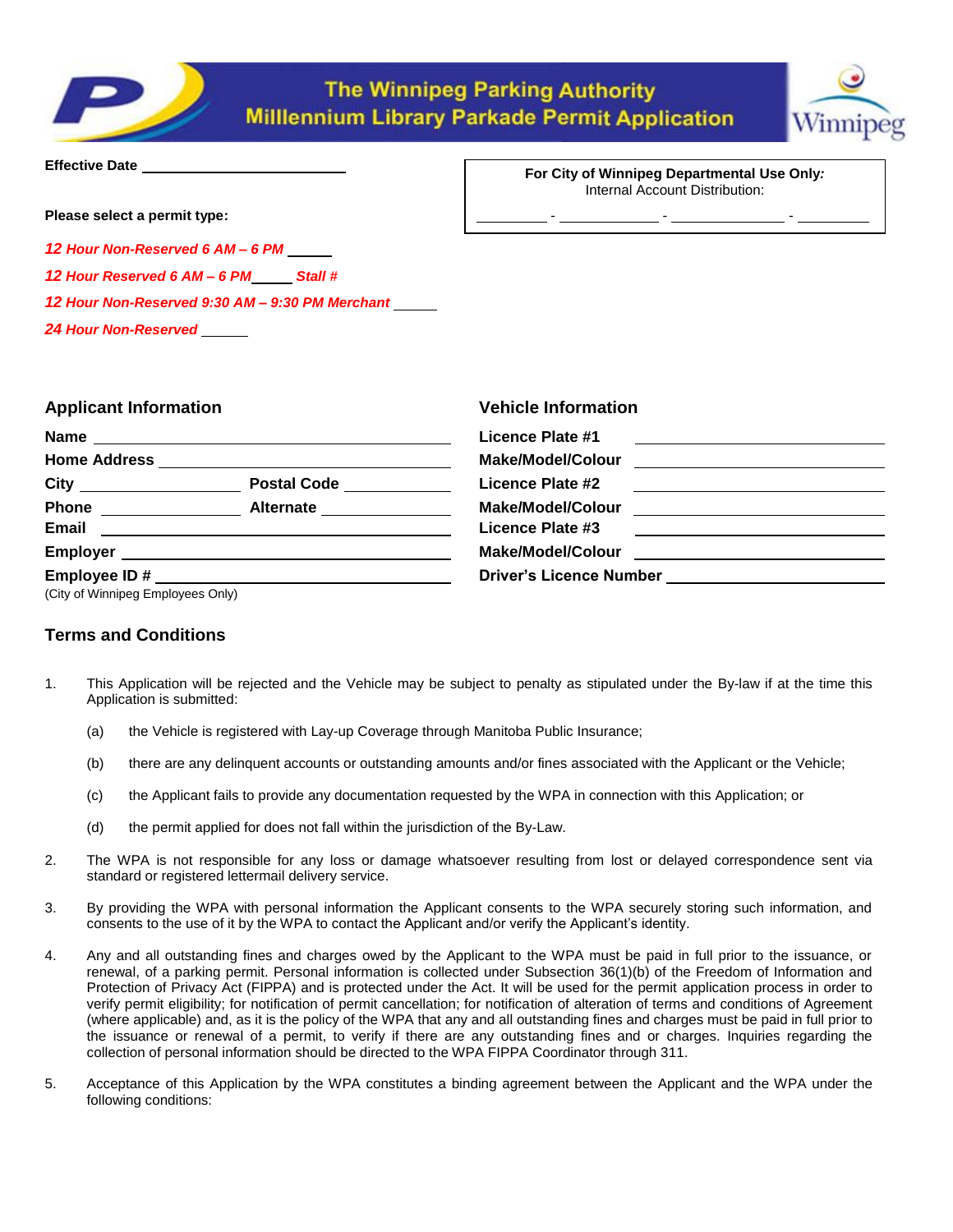# **Definitions**

- 5.1 The following terms shall have the following respective meanings:
	- (a) **Agreement** means this agreement;
	- (b) **Applicant** means the applicant identified on this application;
	- (c) **Application** means this application;
	- (d) **By-Law** means the Winnipeg Parking By-Law No. 86/2016, the Municipal By-Law Enforcement Act Enabling By-Law No. 59/2016, the Winter Parking Ban By-Law No. 76/2011, as applicable, and any replacement By-laws, as the case may be;
	- (e) **City** means the City of Winnipeg;
	- (f) **Dash Card** means a permit displayed on the Vehicle's dashboard so as to be visible from the exterior of the Vehicle;
	- (g) **Permit** means any parking permit issued pursuant to this Agreement;
	- (h) **Transponder** means an access device used to gain entry to the parking facility;
	- (i) **Vehicle** means the vehicle identified on the Application and any additional vehicle(s) linked with the Permit, where allowed by the permit type;
	- (j) **Virtual Permit** means a Permit which is identified by the Vehicle's licence plate and which is not displayed within the Vehicle;
	- (k) **WPA** means the City of Winnipeg Parking Authority.

## Applicant Obligations

- 5.2 The Applicant is responsible for compliance with the terms of the Agreement, and for the compliance by the Vehicle.
- 5.3 The Applicant shall park courteously and shall comply with all regulations, instructions, benefits and penalties, as may be applied by the City in accordance with its By-Laws, including but not limited to tagging and towing of the Vehicle.
- 5.4 The Applicant shall park in the above specified parking facility and in the above specified reserved parking stall (if assigned) in accordance with the terms of the Agreement.
- 5.5 The Applicant shall notify the WPA of any change of licence plate number, contact address, or vehicle registration by completing the Licence Plate Registration Form located on the WPA's website and submitting same to the WPA. Failure to do so constitutes a violation of this Agreement and the Vehicle may be subject to penalty pursuant to the By-Law, including but not limited to revocation of the Permit and tagging and/or towing of the Vehicle.
- 5.6 The Permit is non-transferable between individuals or vehicles and is valid for use by the Applicant and the Vehicle only. Additional vehicles may not be linked to the Permit except where permitted by permit type.

#### Limitation of Liability

5.7 The City and the WPA shall not be liable for injury to or loss suffered by any persons using the parking facility or parking stall specified above, or for loss of or damage to vehicles and their contents. The City shall be free from any and all liability or claim arising due to any injury to employees of the City, third persons, or members of the public, or their property, caused by any act or omission of the Applicant and which is attributable to the Applicant's use of the specified parking facility and/or parking stall.

# **Termination**

- 5.8 The Applicant may terminate this Agreement by providing one full calendar months' written notice to the WPA by filling out the Permit Cancellation Form located on the WPA's website and delivering it to the WPA or submitting it by email to [wpa-permits@winnipeg.ca](mailto:wpa-permits@winnipeg.ca) or by fax to 204-986-5155. The Applicant shall provide any such notice to the WPA on or before the 1<sup>st</sup> day of the month for cancellation to be effective the last day of that month. In the event that any such notice is provided to the WPA on the  $2^{nd}$  of the month or later, the notice period shall be deemed to begin on the 1<sup>st</sup> day of the following month and cancellation will be effective on the last day of the month following the notice period. In such an event, the Applicant shall be responsible for additional charges.
- 5.9 The WPA may terminate or alter the terms of this Agreement by providing one full calendar months' written notice of alteration or termination to the Applicant. Any such alteration or termination shall be at the sole discretion of the WPA.